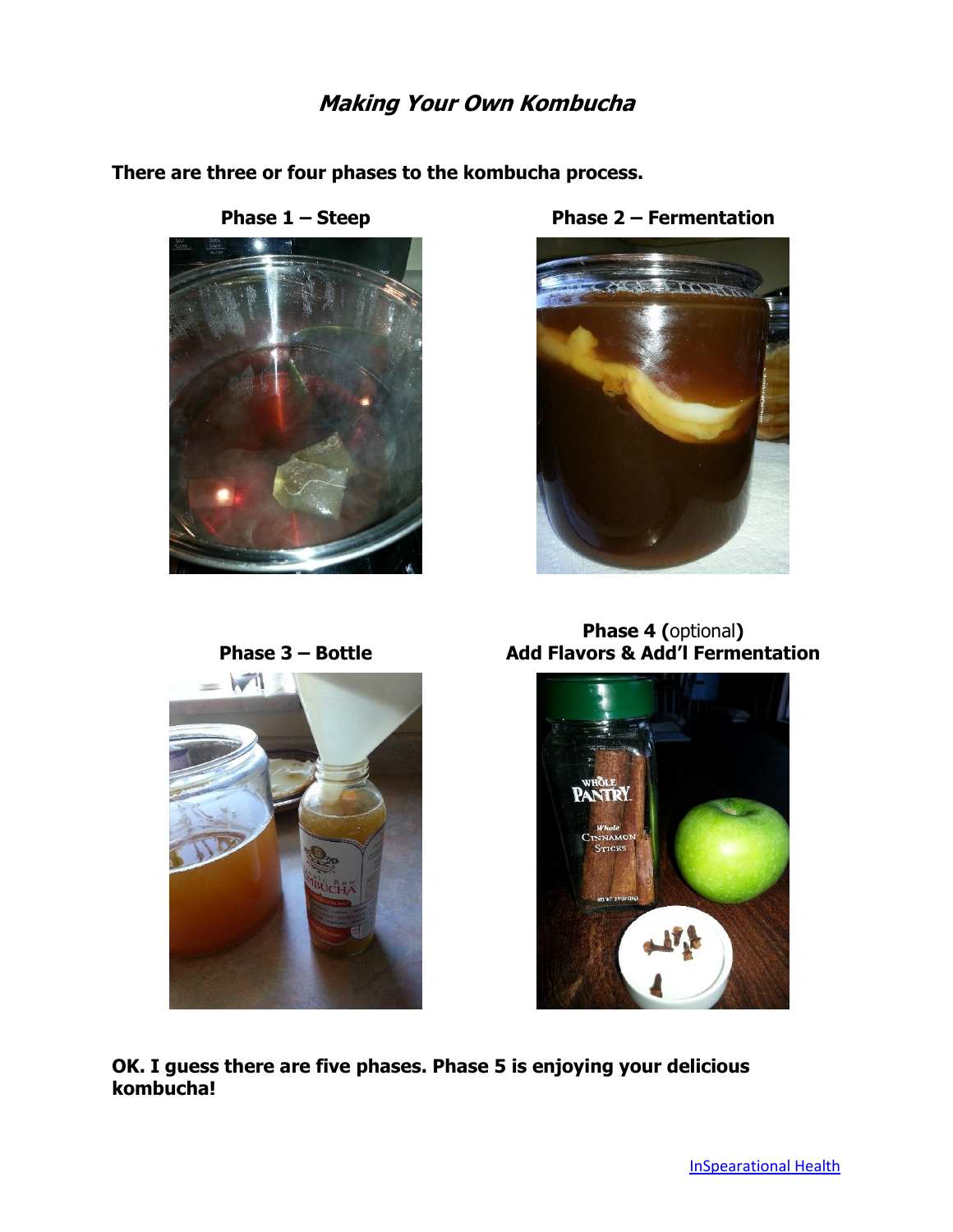# **Phase 1 – Steep**

(this is for 1 gallon)

Note: In order to start, you need a scoby (symbiotic colony of bacteria and yeast). You can obtain a scoby and starter liquid from someone else that makes kombucha or you can grow your own scoby (I have not done this). Once you have your scoby and starter liquid (as well as a fermentation jar), you are ready to make your first batch of tea.





# **Ingredients**

- 12 cups water
- 1 cup organic cane sugar
- $\bullet$  6 tea bags black, green, or a combination

#### Note: I make two batches every week

- Batch  $1 I$  use 4 green and 2 black tea bags
- Batch  $2 I$  use 2 green and 4 chai tea bags

## **Instructions**

- 1. Bring 12 cups of water to a boil on stovetop; Turn off heat (see note below)
- 2. Slowly stir in 1 cup organic cane sugar (when you first dump in a little bit of sugar the water will "super bubble" so just put in a tiny amount and then you can slowly pour it in while stirring)
- 3. Once all sugar is added, add tea bags
- 4. Move pot off the warm burner and cover
- 5. Steep for 11-14 minutes
- 6. Remove tea bags squeezing with two spoons
- 7. Let tea sit several hours to come to room temperature

Note: To save cool-down time, you can follow these same instructions; however, just heat a portion of the water and then add cold water after you remove the tea bags to get to 12 cups. (6 & 6 or 4 & 8 which is what I have been doing)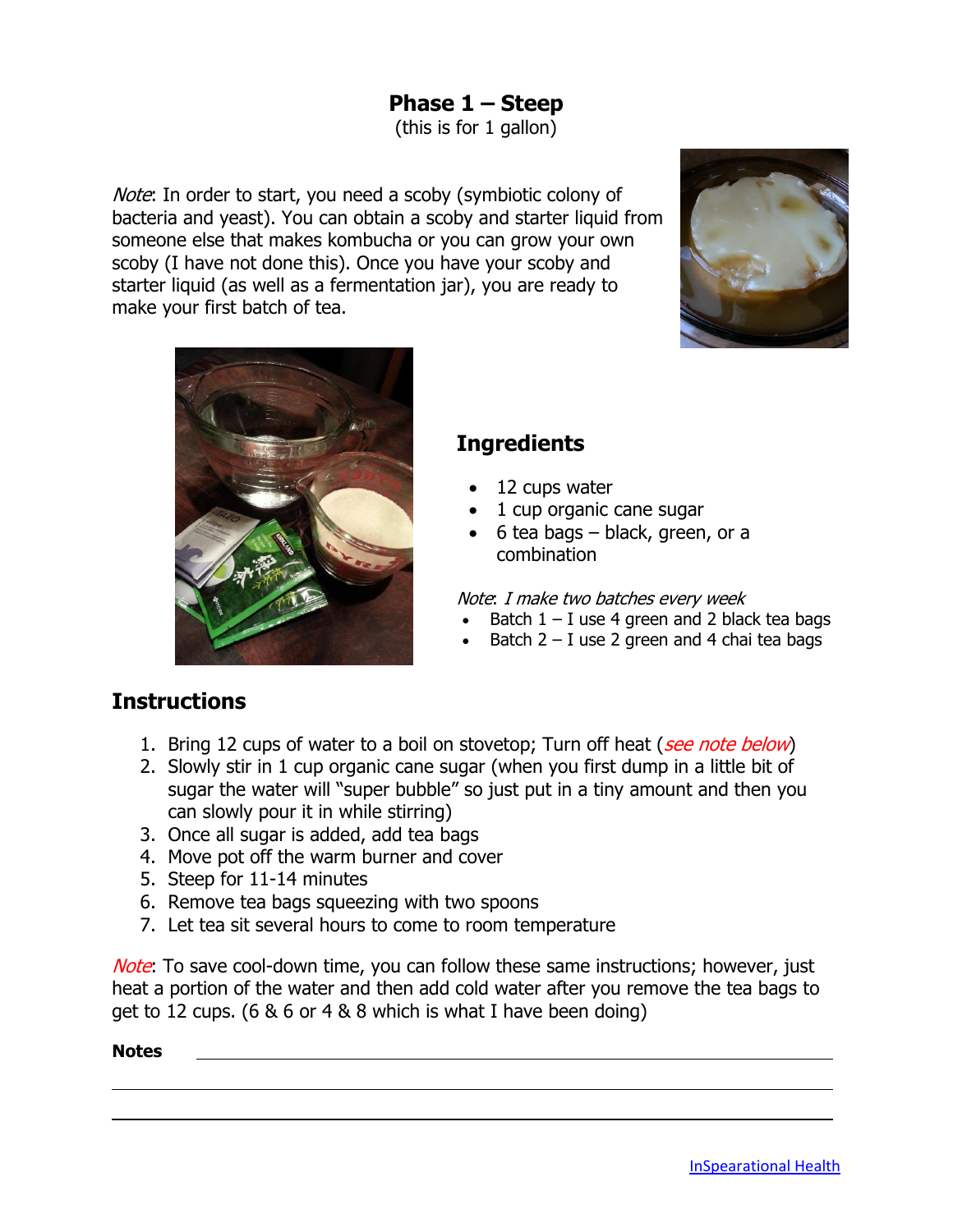#### **Phase 2 – Fermentation**



Note: Make sure your hands are clean whenever you handle your scoby.

Consider: Name your scoby – Mine is "Sheldon" Consider: Draw pictures or write words on your fermentation jar

You decide how long to ferment your kombucha. It all depends on the taste you want to achieve.

- A shorter ferment gives a sweeter taste because not as much of the sugar has been eaten/processed by the scoby.
- A longer ferment time will result in a more tart, vinegar-like taste.

Until you determine your optimum fermentation time, use a straw to taste your kombucha starting at day six.

## **Instructions**

- 1. After bottling is complete (see *Phase*  $3 Bottle$ ) and you have your starter liquid left in your fermentation jar, pour your new tea into your fermentation jar
- 2. Add your scoby back into the jar, cover with a towel, and put it back in its home until your next bottling day

Option: I keep a kombucha calendar so I know exactly when I am supposed to make my next batch. I can easily move days when necessary.

Note: When you need to shift your bottling day, use less or more sugar in your tea to accommodate the increase or decrease to your fermentation days. For instance, if I need to move my bottling day out 3 days longer, I will add extra sugar to my tea. I do not ferment less than one week.

Note: If you prefer to bottle on the same day every week, you can adjust the amount of sugar. For instance, I bottle every week so I use less sugar than when I was bottling every 10-11 days.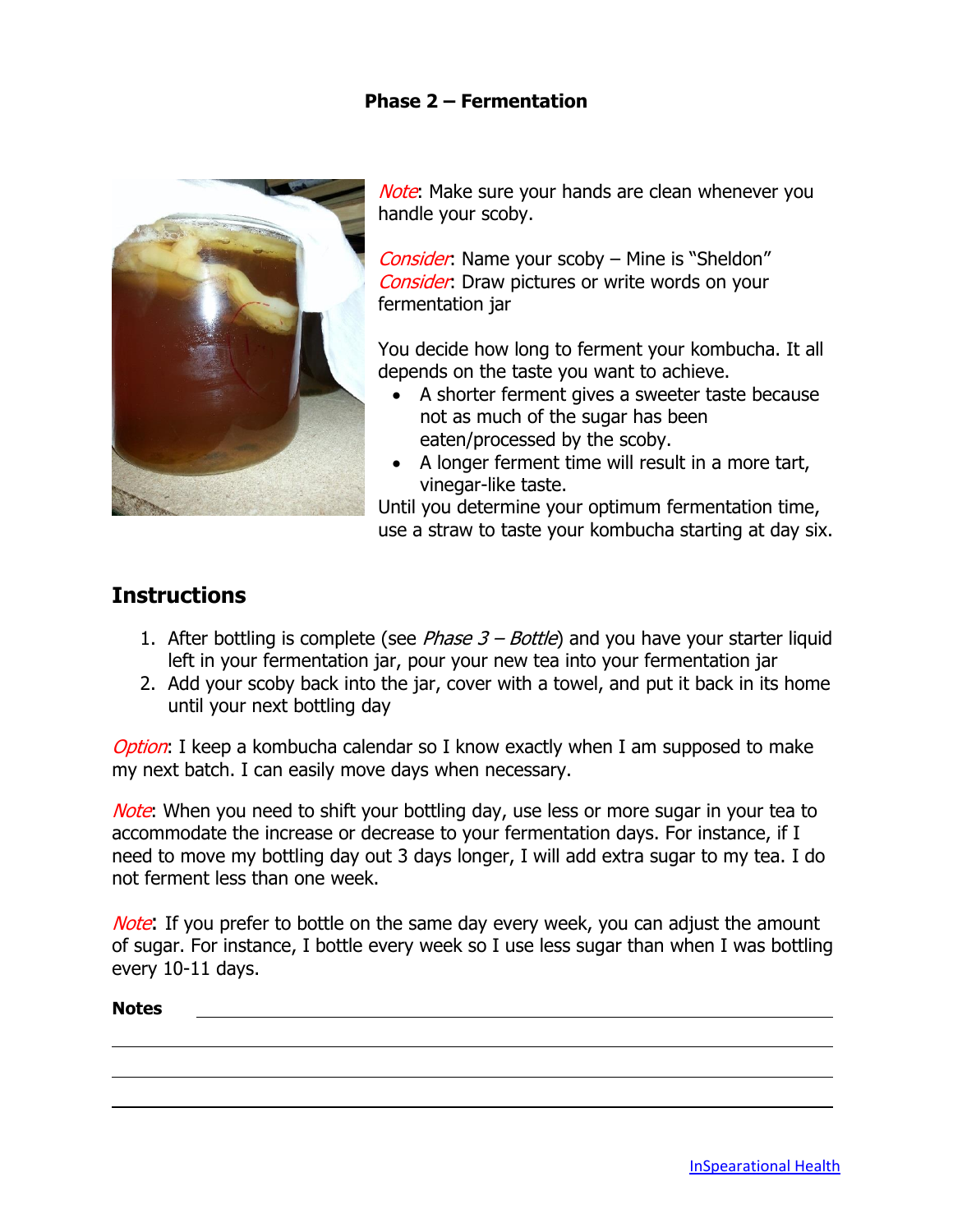**Phase 3 – Bottle**



## **Instructions**

- 1. Once your tea is room temperature, you are ready to bottle your kombucha
- 2. Remove the scoby from your kombucha (make sure your hands are clean) and add some liquid to the scoby (use a plate or upside-down lid)
- 3. Scoop or ladle your kombucha pouring into your bottles using a funnel and leaving a little extra space at the top of your jar (don't fill it to the rim)
	- $\circ$  Bottle without any added flavors and put in the fridge right away
	- $\circ$  Bottle with flavors (see Phase 4 Add Flavors & Add'l Fermentation)
- 4. Leave 1-2" of fermented tea in your fermentation jar
- 5. Go to Phase 2 Fermentation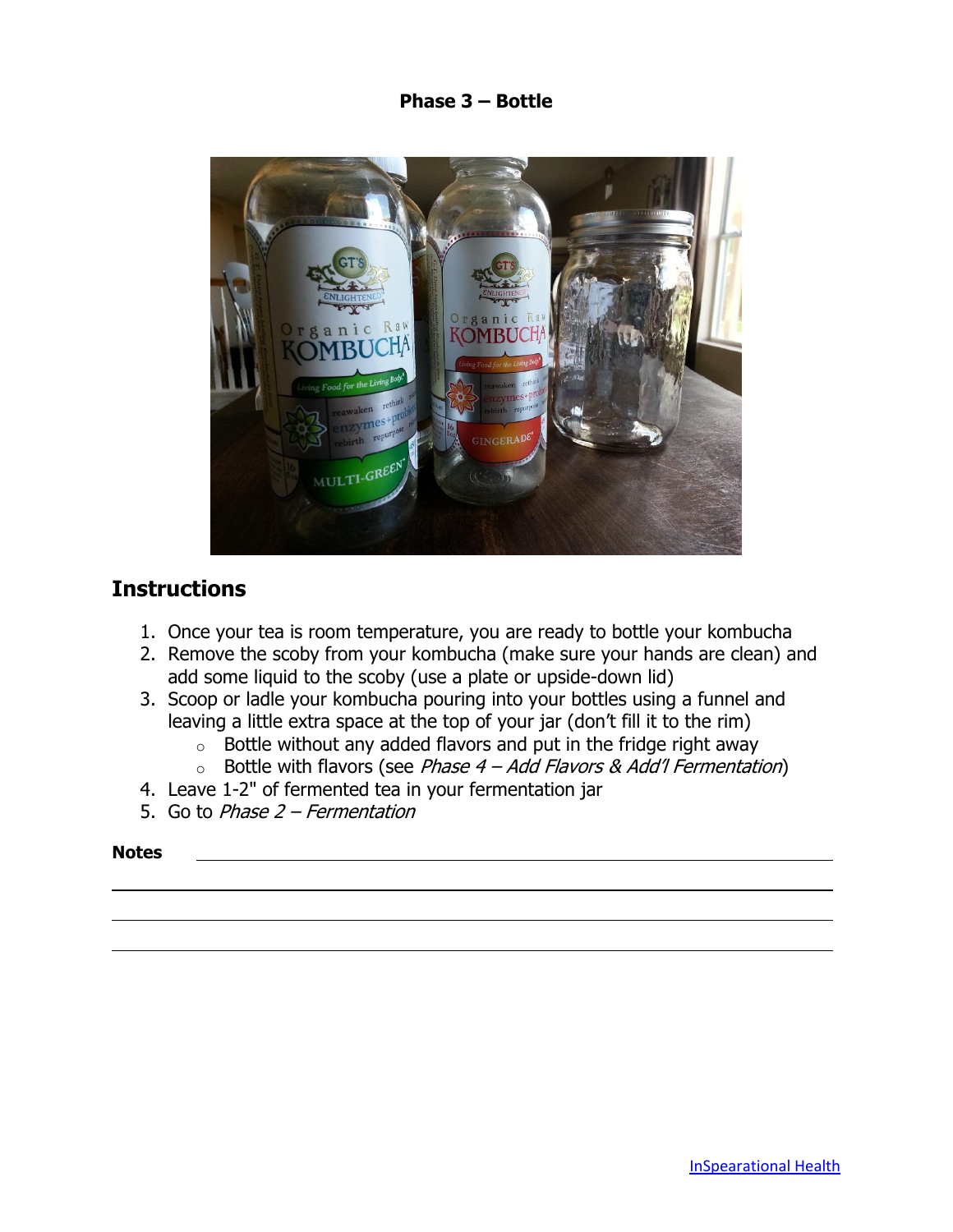### **Phase 4 (**optional**) – Add Flavors & Add'l Fermentation**

I have tried numerous flavors in my kombucha. You can use juice, fruit puree, fruit, powdered spices…your options are as endless as your creativity.

These are some of our favorites:

- Pumpkin Spice
	- $\circ$  1 t pumpkin spice
	- $\circ$  1 T maple syrup
- Apple Spice
	- o ½ cinnamon stick cinnamon
	- $\circ$  2-3 whole cloves
	- o Diced apple or apple juice
- Ginger Anything
	- o Cover bottom of bottle w/ginger juice
	- $\circ$  Other fruit juice lemon, orange, grapefruit, pomegranate
- Citrus & Fruit
	- $\circ$  Citrus juice lemon, orange, grapefruit
	- $\circ$  2-3 frozen raspberries, cherries, blackberries

# raanic **APLE**

## **Instructions**

- 1. Add flavors to your bottles prior to bottling
- 2. Follow the *Phase*  $3 Bottle$  instructions
- 3. Set aside for several days so add'l fermentation and carbonation takes place Note: You may choose to open the lids daily to avoid explosions (I have read about this and have not experienced it)
- 4. After 5-7 days, put your bottles in the refrigerator

Option: If you enjoy the chia kombucha drinks, add chia seeds before you drink a bottle

Option: You can also bottle without adding flavors skipping the add'l fermentation. Just add flavors when you drink your kombucha or add flavors now and put into the refrigerator right away.